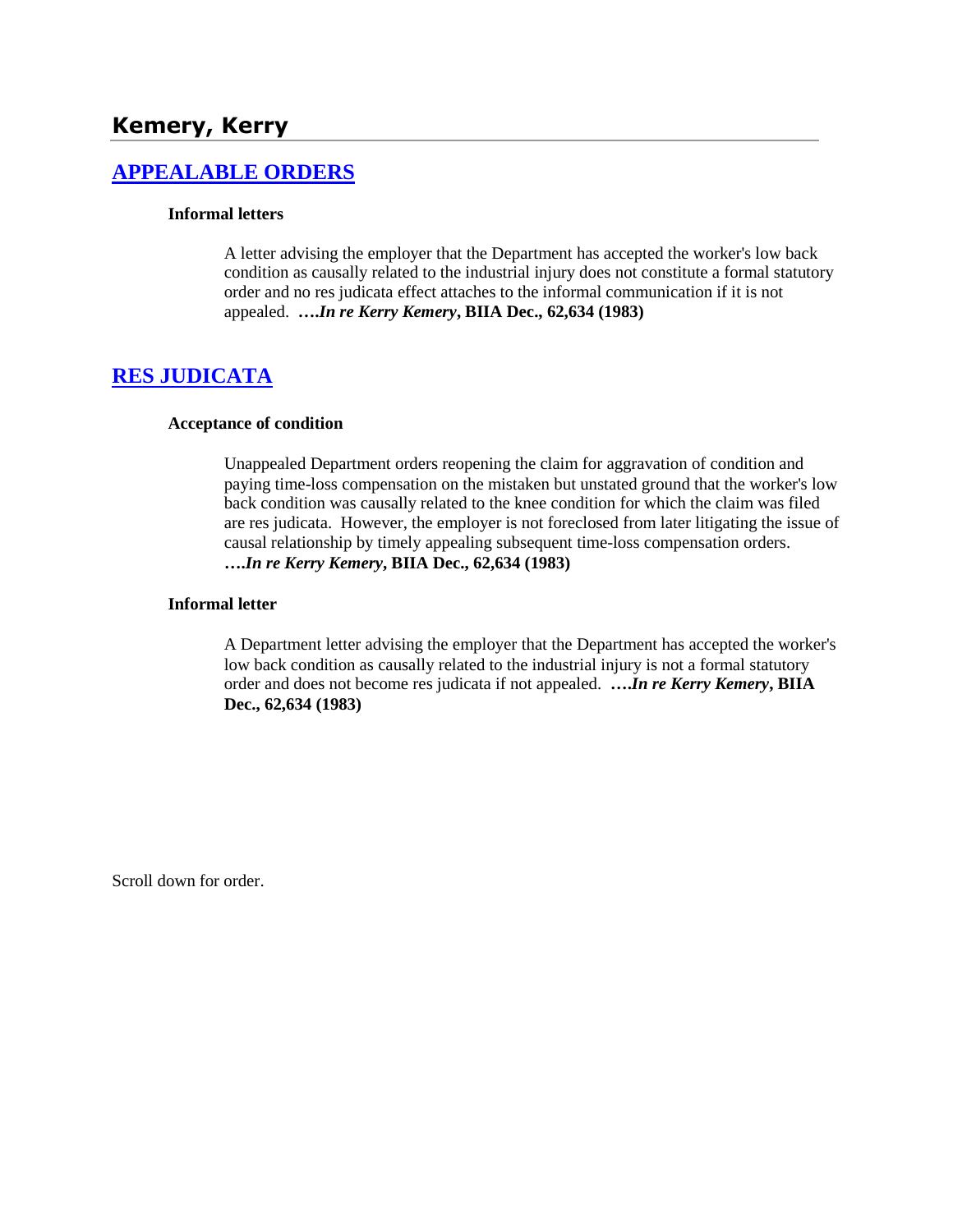#### **BEFORE THE BOARD OF INDUSTRIAL INSURANCE APPEALS STATE OF WASHINGTON**

**)**

**IN RE: KERRY G. KEMERY ) DOCKET NO. 62,634**

**CLAIM NO. H-596620 ) DECISION AND ORDER**

APPEARANCES:

Claimant, Kerry G. kemery, Pro se

Employer, Glen River Industries, Inc., by Bogle and Gates, per Richard A. Montgomery

Department of Labor and Industries, by The Attorney General, per S. Frederick Feller and H. Andrew Saller, Assistants

Appeal filed by the employer on July 28, 1982 from an order of the Department of Labor and Industries dated June 1, 1982, which adhered to the provisions of prior orders which awarded timeloss compensation for specific periods of time. **REVERSED AND REMANDED**.

# **DECISION**

Pursuant to RCW 51.52.104 and RCW 51.52.106, this matter is before the Board for review and decision on timely Petitions for Review filed by the employer and the Department of Labor and Industries to a Proposed Decision and Order issued on April 20, 1983, in which the order of the Department dated June 1, 1982 was reversed, and remanded with instructions to relieve the employer of the financial responsibility for the time-loss compensation which had been determined to have been improperly paid to the claimant, and of the back surgery and all other residuals and expenses of any back condition, as well as any vocational rehabilitation and obesity programs, and take such other or further action as indicated or required by law.

The Board has reviewed the evidentiary rulings in the record of proceedings and finds that no prejudicial error was committed and said rulings are hereby affirmed.

The injury for which the original claim herein was filed and allowed consisted of a lacerated right knee occurring on April 18, 1979. By order dated January 15, 1980, the Department simultaneously allowed and closed the claim without award for permanent partial disability or timeloss compensation. Thereafter, the claimant began experiencing problems with his low back. On May 12, 1980, he filed an application to reopen his claim for aggravation of condition based upon his low back problems. By order dated July 18, 1980, the Department granted the application and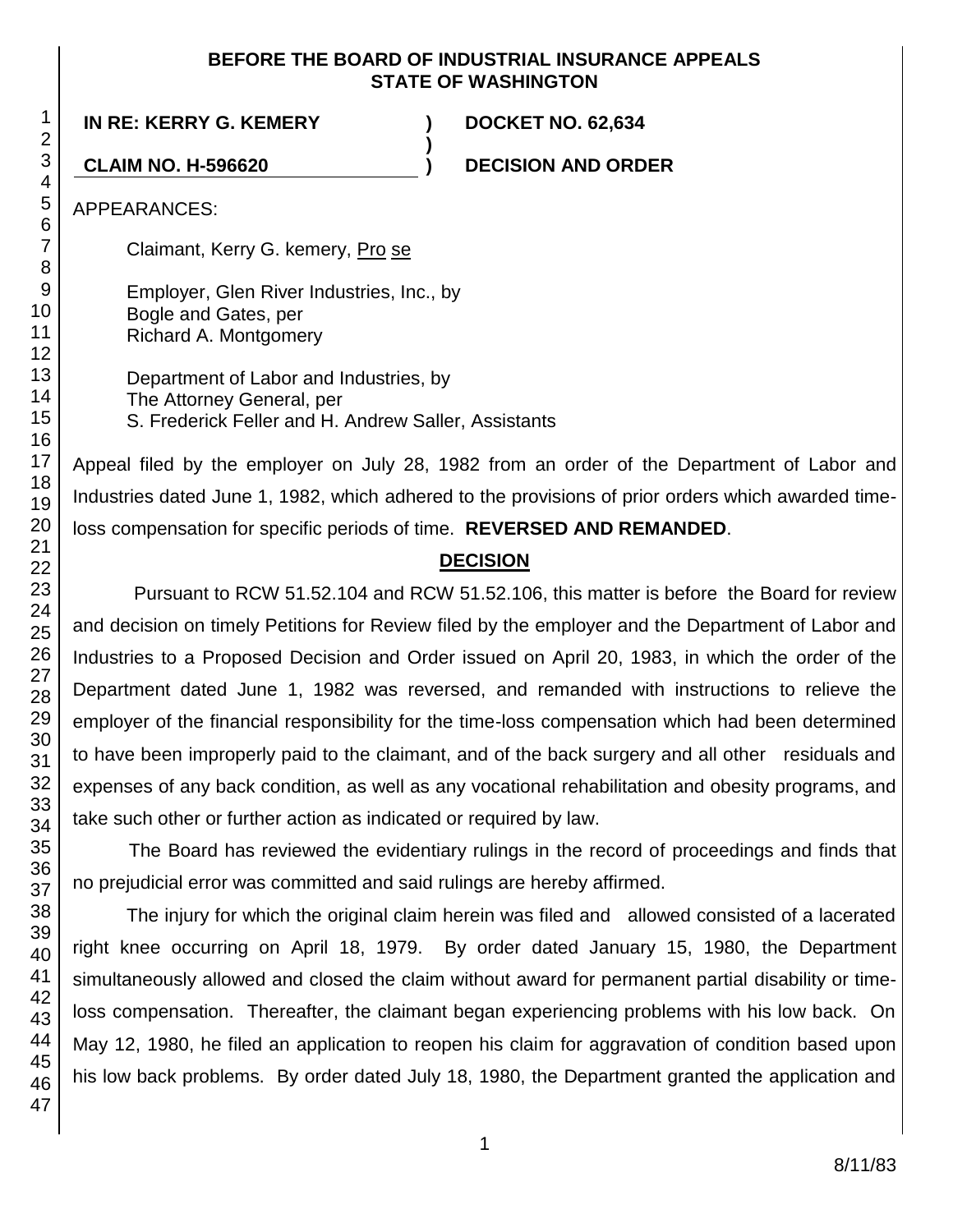reopened the claim effective March 12, 1980, for treatment and such other action as may be indicated. Thereafter, treatment was provided for the claimant's low back condition and he was periodically awarded time-loss compensation pursuant to formal Department time-loss orders. The Department's order reopening the claim for aggravation, and all subsequent orders awarding timeloss compensation were duly communicated to the employer. The employer's appeal herein is from an order of the Department reaffirming prior time-loss orders awarding the claimant time-loss compensation for the period from November 17, 1981 to May 20, 1982. The Department's order reopening the claim for aggravation and all time-loss orders covering periods of time prior to the above-noted period were never protested nor appealed by the employer.

Turning to the appeal itself, the medical evidence clearly establishes that the claimant's low back condition, the condition for which he was awarded time-loss compensation, is wholly unrelated to his industrial injury to the right knee of April 18, 1979. The industrial appeals judge so found, and, based thereon he concluded that the "reaffirmance" time-loss order specifically under appeal herein should be reversed and the employer's cost experience credited accordingly. He further determined that additional cost credits should be given the employer, but the extent and intent of this further relief is ambiguous in its terminology.

On review before the Board, the Department argues that any question of causal relationship between the claimant's low back condition and his right knee injury is beyond the purview of challenge herein by the employer because it is res judicata that the claimant's low back condition is causally related to his right knee injury by virtue of the Department's order of July 18, 1980, which reopened the claim for aggravation -- an order which was neither protested nor appealed within the time allotted by law, and therefore became final and binding upon all interested parties.

On the other hand, the employer takes the position that a determination in this appeal that the claimant's low back condition is unrelated to his right knee injury renders void, ab initio, all prior departmental orders, including the order of July 18, 1980, reopening the claim for aggravation, inasmuch as all such orders were necessarily predicated on the erroneous determination that the claimant's low back condition was related to his original right knee injury. Thus, argues the employer, it should be relieved of all claim costs, medical and compensation, incurred from the time the claim was reopened.

The Department's order of July 18, 1980, reopening this claim for aggravation of condition constituted a determination by the Department that there had been a change for the worse in the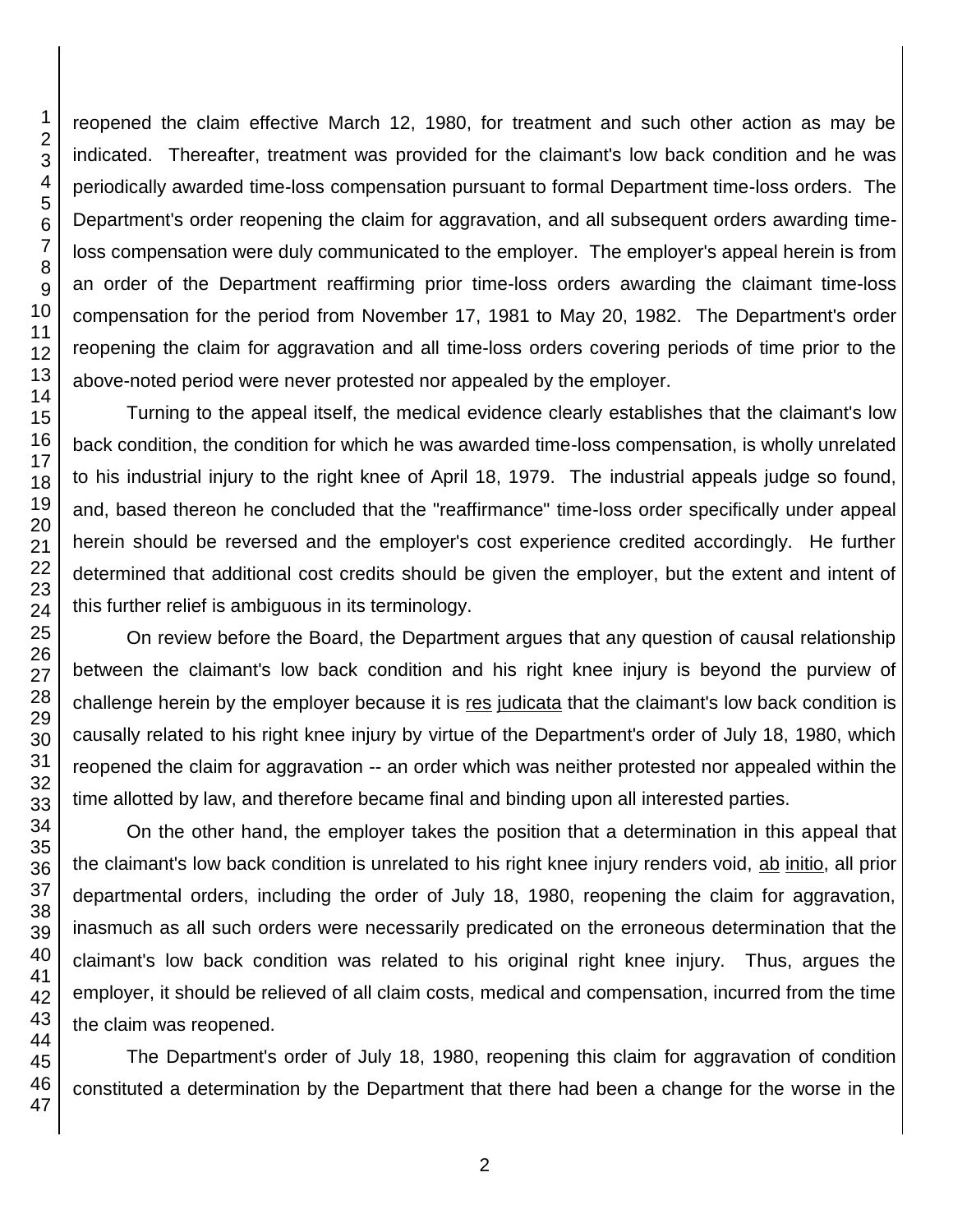claimant's condition since the time of original closure of the claim, and that such worsening was causally related to the claimant's industrial injury of April 18, 1979. Although the Department's reopening order did not specify that it was allowing a low back condition as an "aggravation" of a right knee injury, we would merely note, parenthetically, that it is not unknown for a claim of aggravation to be predicated upon a condition affecting a different area of the body than that involved in the original injury. E.g., see Knowles v. Department of Labor and Industries, 28 Wn. 2d 970 (1947). Be that as it may, once the claim had been reopened by the Department, all time-loss orders issued thereafter constituted a determination of the Department that the claimant was "temporarily and totally disabled" for specified periods of time as a result of his "aggravated" condition. As previously noted, there is no question but what all were "communicated" to the employer as required by law. Moreover, there is no question but what the employer never protested nor appealed these orders. Accordingly, in the eyes of the law, the employer, under the doctrine of res judicata, is deemed to have acquiesced in all these orders (except, of course, the order specifically under appeal herein) and is bound thereby. As stated in Prince v. Saginaw Logging Company, 197 Wash. 4 (1938):

> "Having acquiesced in the departmental decision by failure to appeal, the...[employer] cannot be heard to question the correctness of that decision in another tribunal."

Nor does the fact that these departmental orders were based upon a mistake of fact to the effect that the claimant's back condition was causally related to his original injury alter the situation. We take no quarrel with the proposition, as urged by the employer, that a "Judgment", so to speak, of the Department which is predicated upon a decision wherein the Department has exceeded its statutory authority is void, ab initio. That, however, is not the case at hand. By statute, the Department is the original and sole tribunal with power to initially determine the law and the facts in any given claim. Abraham v. Department of Labor and Industries, 178 Wash. 160 (1934). Thus, the Department's factual determination that the low back condition was related to the accepted claim, albeit mistaken, was made pursuant to and fully within its statutory authority. Thus all timeloss orders based thereon carried operative legal effect unless timely appealed to this Board.

There remains the question as to whether, by reason of the employer's failure to appeal the Department's reopening order of July 18, 1980, and its further failure to appeal a series of subsequent time-loss compensation orders, it is res judicata that the claimant's low back condition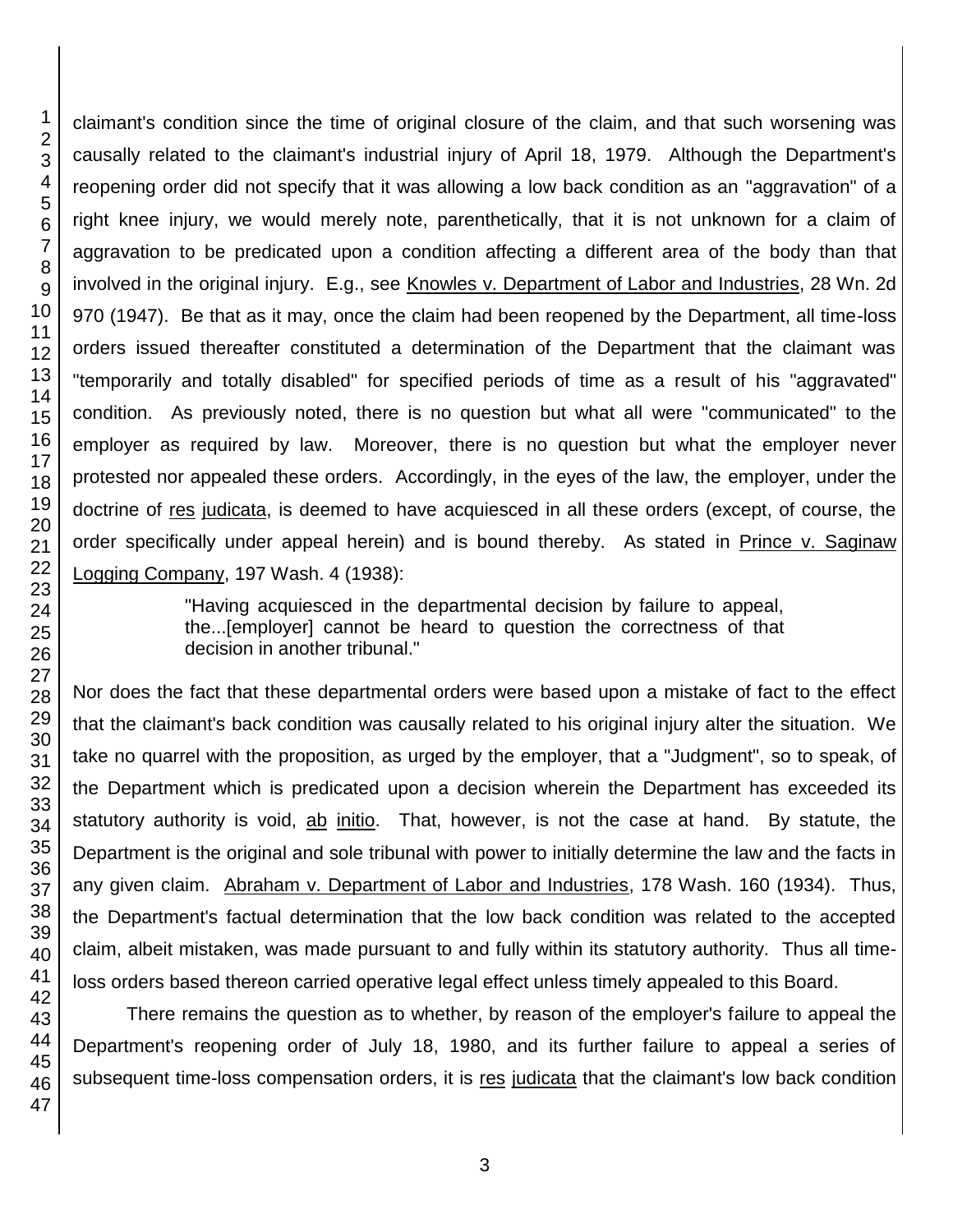is causally related to his original injury of April 18, 1979, thereby precluding the employer from litigating herein any question as to the causal relationship of said condition. In this regard, it is to be noted that neither the Department's order of July 18, 1980, reopening this claim for aggravation, nor any of its time-loss orders issued subsequent thereto, contained a specific finding or determination that the claimant's low back condition was causally related to his industrial injury of April 18, 1979. In the absence thereof, we hold, under the doctrine of King v. Department of Labor and Industries, 12 Wn. App. 1 (1974), that the employer has an unfettered right to litigate the question of causal relationship between the claimant's low back condition and his industrial injury of April 18, 1979, in the instant appeal. In other words, we deem the rationale of King, supra, to be controlling herein, and we therefore hold that the departmental orders issued in this matter do not, as a matter of res judicata, establish that the claimant's low back condition is causally related to his industrial injury of April 18, 1979.

The Department, however, points out that the employer did have actual notice that the claimant's low back condition had been accepted by the Department under this claim by reason of the employer having received on April 14, 1981, a copy of a departmental letter dated April 10, 1981. This letter was directed to one of the claimant's treating physicians advising the doctor of this very fact. Thus, the Department argues, the employer, by failing to appeal this letter, must be deemed to have acquiesced in the Department's acceptance of the claimant's low back condition under this claim. It argues that the employer is now barred, under the doctrine of res judicata, from litigating herein any question as to the causal relationship between the claimant's low back condition and his industrial injury of April 18, 1979.

We do not agree. A departmental letter (much less a copy thereof) does not rise to the dignity of a formal statutory Department order. An interested party to a claim is not required to appeal, under pain of res judicata for failure to do so, such informal communications. Stated differently, the doctrine of res judicata has no application to departmental letters. Lee v. Jacobs, 81 Wn. 2d 934 (1973).

Based upon our disposition of the issues presented herein, we conclude that the employer is entitled to cost relief in regard to the period of time covered by the order specifically under appeal herein, but not with regard to any period of time prior thereto, all as more specifically detailed in our formal conclusions hereto.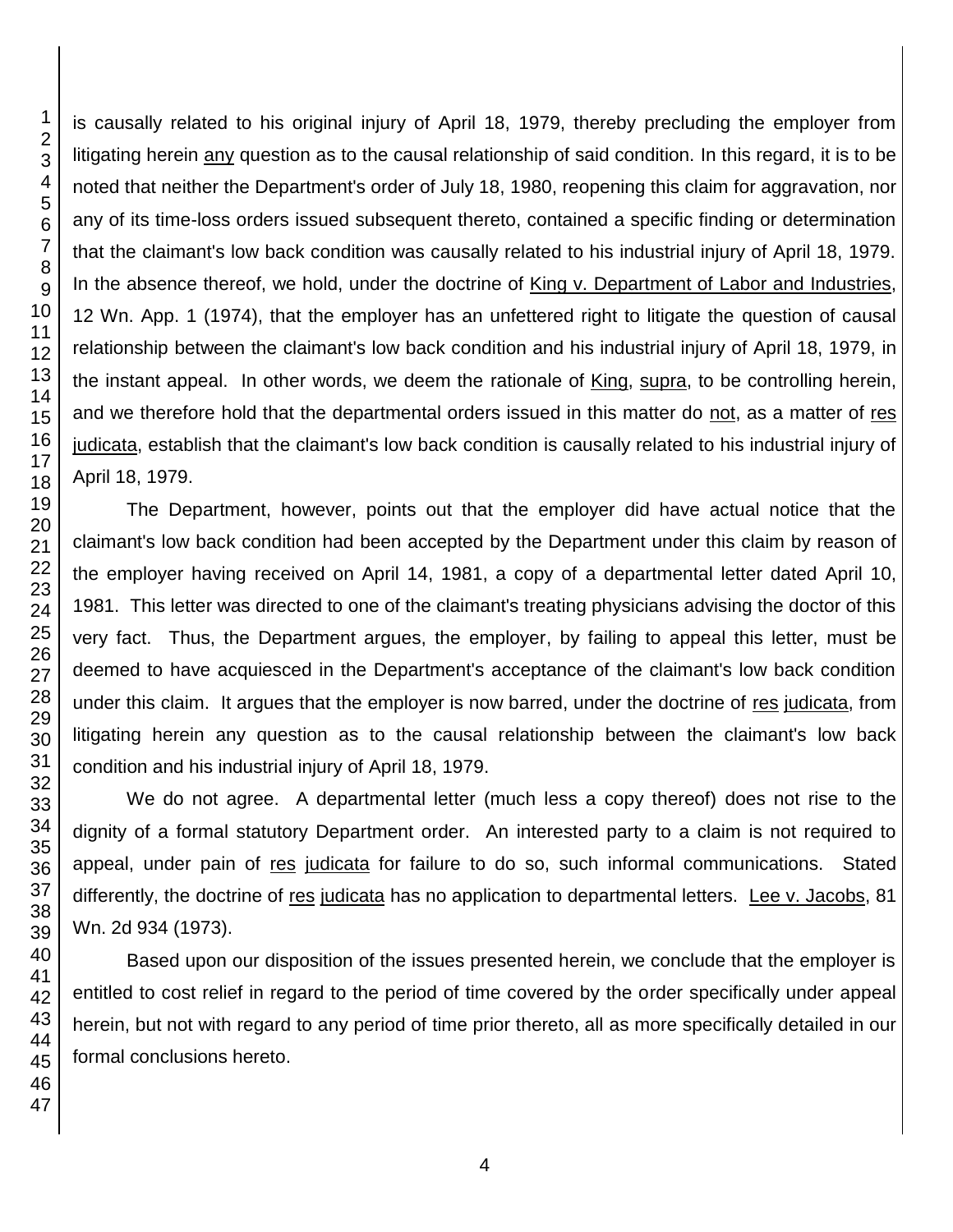## **FINDINGS OF FACT**

- 1. On November 2, 1979, the claimant, Kerry G. Kemery, filed a report of accident with the Department of Labor and Industries alleging that he had sustained an industrial injury to his right knee in the course of his employment for Glen River Industries, Inc. By order dated January 15, 1980, the Department simultaneously allowed and closed the claim without award for time-loss compensation or for permanent partial disability.
- 2. On May 12, 1980, the claimant filed an application to reopen his claim for aggravation of condition. On July 18, 1980, the Department issued an order reopening the claim effective March 12, 1980, for treatment and such other action as may be indicated. Treatment and time-loss compensation were thereafter provided. By orders dated November 17, 1981, December 20, 1981, February 22, 1982, and April 1, 1982, the Department awarded the claimant time-loss compensation for the entire period from November 17, 1981 to May 20, 1982. The employer, Glen River Industries, Inc., filed a timely protest with the Department to these orders. By order dated June 1, 1982, the Department reaffirmed and adhered to its time-loss compensation orders of November 17, 1981, December 20, 1981, February 22, 1982, and April 1, 1982. The employer filed a notice of appeal to this Board on July 28, 1982, from the Department's reaffirmance order of June 1, 1982, and on August 5, 1982, the Board issued an order granting the appeal.
- 3. On April 18, 1979, the claimant sustained an industrial injury in the form of a lacerated right knee in the course of his employment for Glen River Industries, Inc. This laceration injury completely healed prior to January 15, 1980, and has caused no further problems to the claimant.
- 4. Neither the Department's order of July 18, 1980, reopening this claim for aggravation, nor any of its subsequent time-loss compensation orders contained any notice or language to the effect that the condition for which aggravation was being allowed consisted of a low back condition.
- 5. On April 14, 1981, the employer received from the Department a copy of a letter dated April 10, 1981, from the Department to one of the claimant's treating doctors wherein the Department advised the doctor that it has accepted responsibility for the claimant's low back condition under this claim.
- 6. The claimant's industrial injury to his right knee of April 18, 1979, neither caused nor aggravated any low back condition in the claimant.
- 7. The low back condition for which the claimant was awarded time-loss compensation for the period from November 17, 1981 to May 20, 1982, was not causally related to his industrial right knee injury of April 18, 1979.